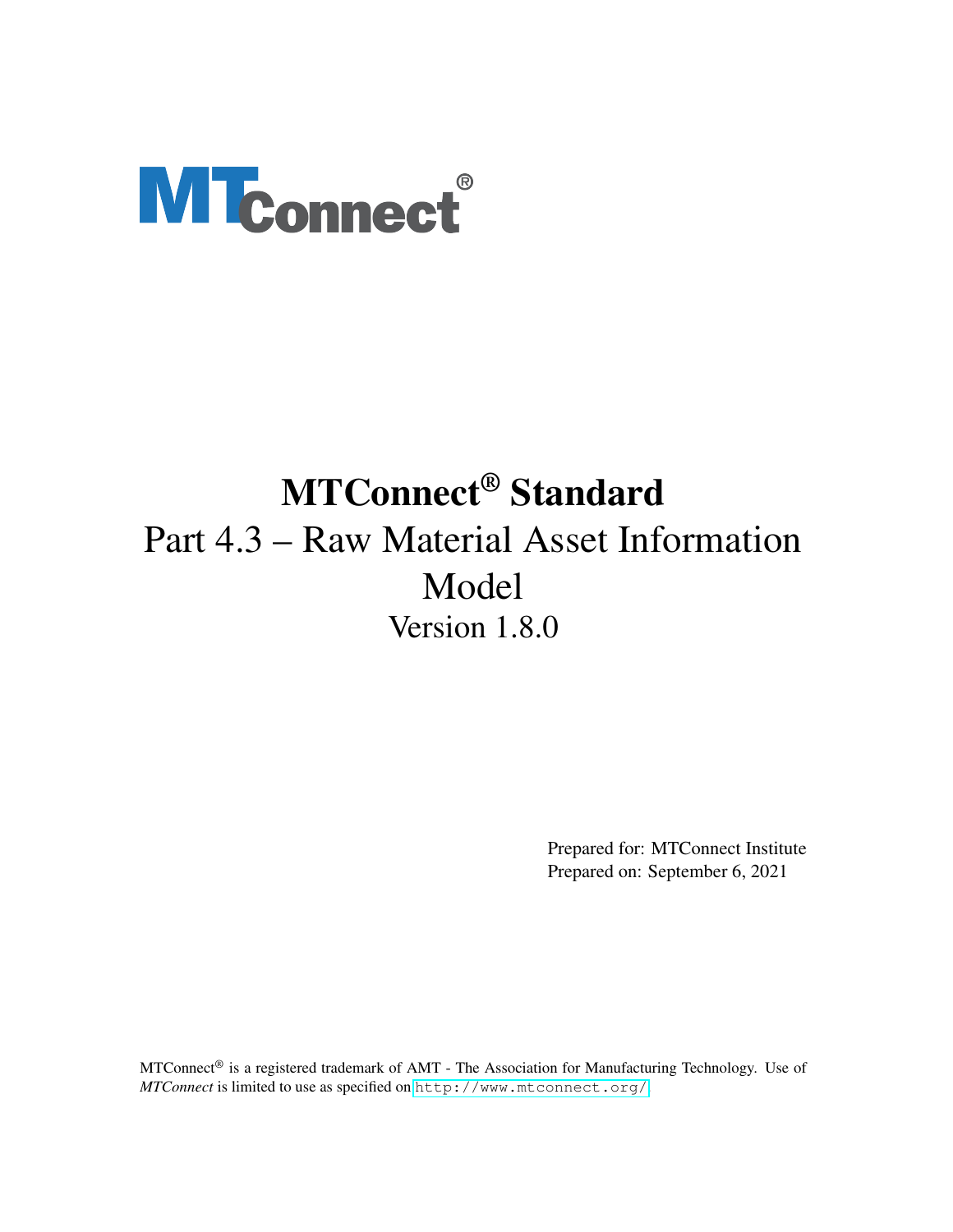## MTConnect Specification and Materials

[The Association for Manufacturing Technology \(AMT\)](#page-11-0) owns the copyright in this *MT-Connect* Specification or Material. [AMT](#page-11-0) grants to you a non-exclusive, non-transferable, revocable, non-sublicensable, fully-paid-up copyright license to reproduce, copy and redistribute this *MTConnect* Specification or Material, provided that you may only copy or redistribute the *MTConnect* Specification or Material in the form in which you received it, without modifications, and with all copyright notices and other notices and disclaimers contained in the *MTConnect* Specification or Material.

If you intend to adopt or implement an *MTConnect* Specification or Material in a product, whether hardware, software or firmware, which complies with an *MTConnect* Specification, you shall agree to the *MTConnect* Specification Implementer License Agreement ("Implementer License") or to the *MTConnect* Intellectual Property Policy and Agreement ("IP Policy"). The Implementer License and IP Policy each sets forth the license terms and other terms of use for *MTConnect* Implementers to adopt or implement the *MTConnect* Specifications, including certain license rights covering necessary patent claims for that purpose. These materials can be found at <www.MTConnect.org>, or or by contacting <mailto:info@MTConnect.org>.

*MTConnect* Institute and [AMT](#page-11-0) have no responsibility to identify patents, patent claims or patent applications which may relate to or be required to implement a Specification, or to determine the legal validity or scope of any such patent claims brought to their attention. Each *MTConnect* Implementer is responsible for securing its own licenses or rights to any patent or other intellectual property rights that may be necessary for such use, and neither [AMT](#page-11-0) nor *MTConnect* Institute have any obligation to secure any such rights.

This Material and all *MTConnect* Specifications and Materials are provided "as is" and *MTConnect* Institute and [AMT,](#page-11-0) and each of their respective members, officers, affiliates, sponsors and agents, make no representation or warranty of any kind relating to these materials or to any implementation of the *MTConnect* Specifications or Materials in any product, including, without limitation, any expressed or implied warranty of noninfringement, merchantability, or fitness for particular purpose, or of the accuracy, reliability, or completeness of information contained herein. In no event shall *MTConnect* Institute or [AMT](#page-11-0) be liable to any user or implementer of *MTConnect* Specifications or Materials for the cost of procuring substitute goods or services, lost profits, loss of use, loss of data or any incidental, consequential, indirect, special or punitive damages or other direct damages, whether under contract, tort, warranty or otherwise, arising in any way out of access, use or inability to use the *MTConnect* Specification or other *MTConnect* Materials, whether or not they had advance notice of the possibility of such damage.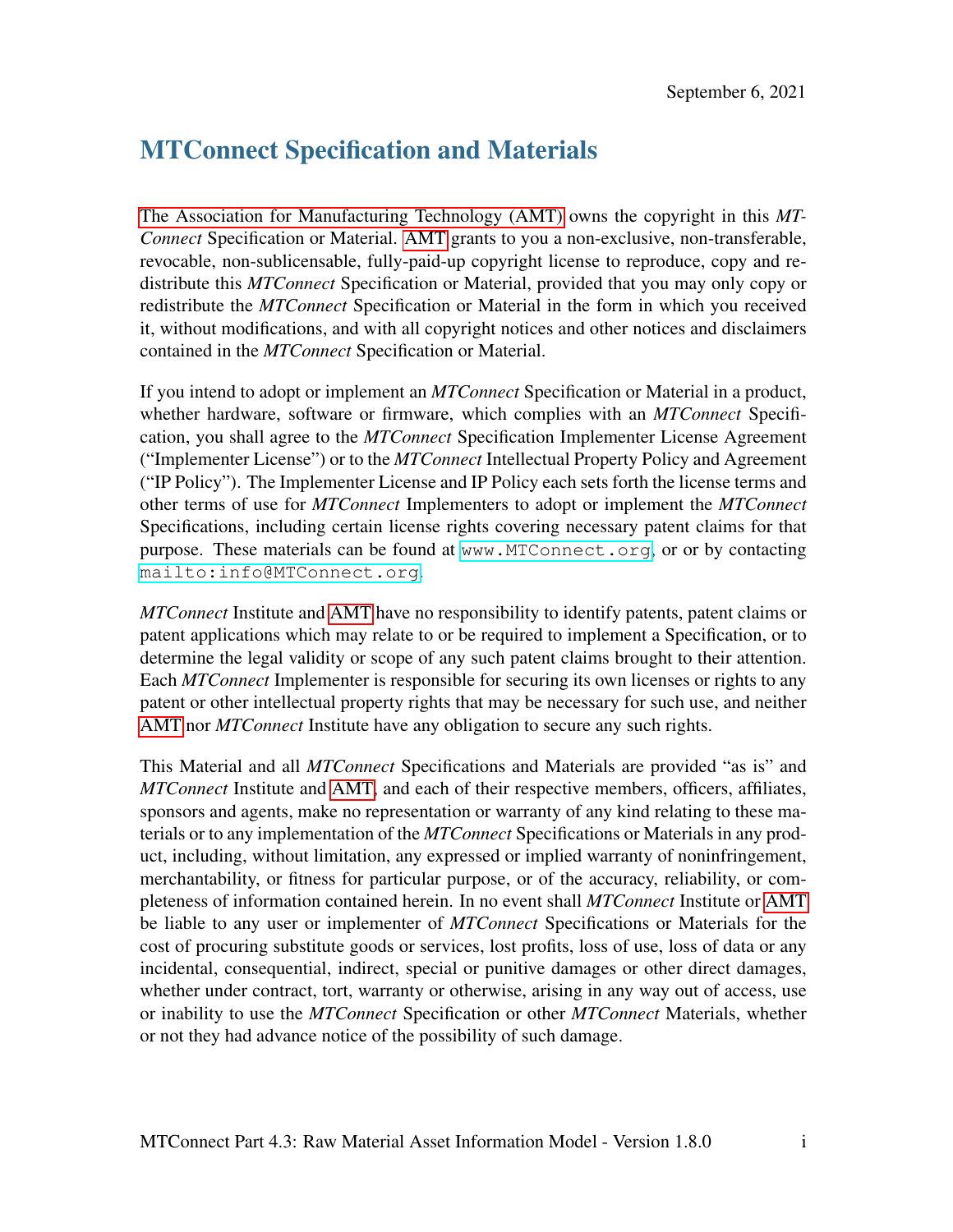## Table of Contents

| $\mathbf{1}$ |                   | <b>Purpose of This Document</b>       |  | 2   |
|--------------|-------------------|---------------------------------------|--|-----|
| 2            |                   | <b>Terminology and Conventions</b>    |  | 3   |
|              | 2.1               |                                       |  | 3   |
|              | 2.2               |                                       |  | 8   |
|              | 2.3               |                                       |  | 8   |
| 3            |                   | <b>Raw Material Information Model</b> |  | 9   |
|              | 3.1               |                                       |  | 9   |
|              |                   | 3.1.1                                 |  | 11  |
|              |                   | 3.1.2                                 |  | -11 |
|              | $3.2^{\circ}$     |                                       |  | 14  |
|              |                   | 3.2.1                                 |  | 14  |
|              |                   | 3.2.2                                 |  | 15  |
|              | <b>Appendices</b> |                                       |  | 16  |
|              |                   |                                       |  | 16  |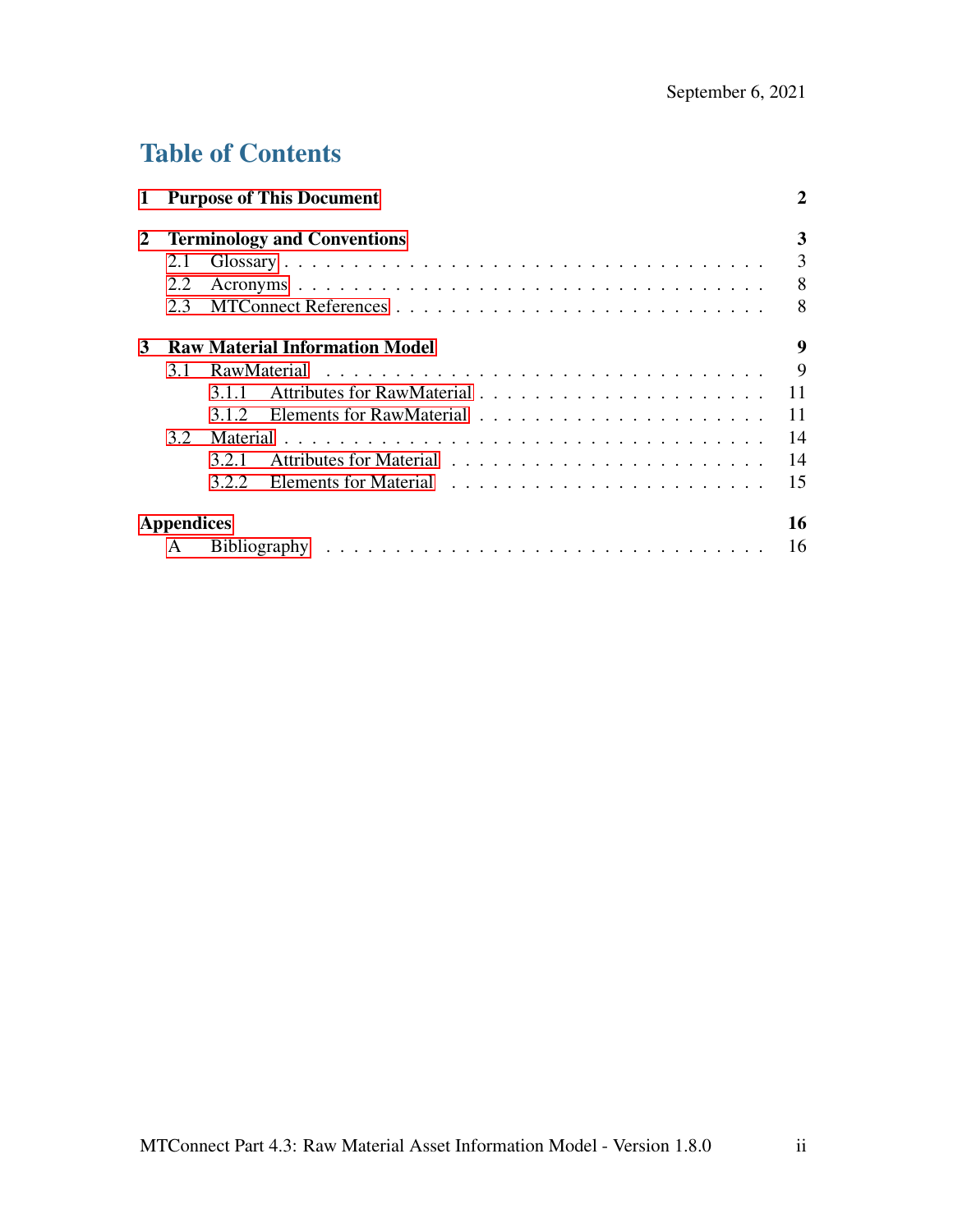## Table of Figures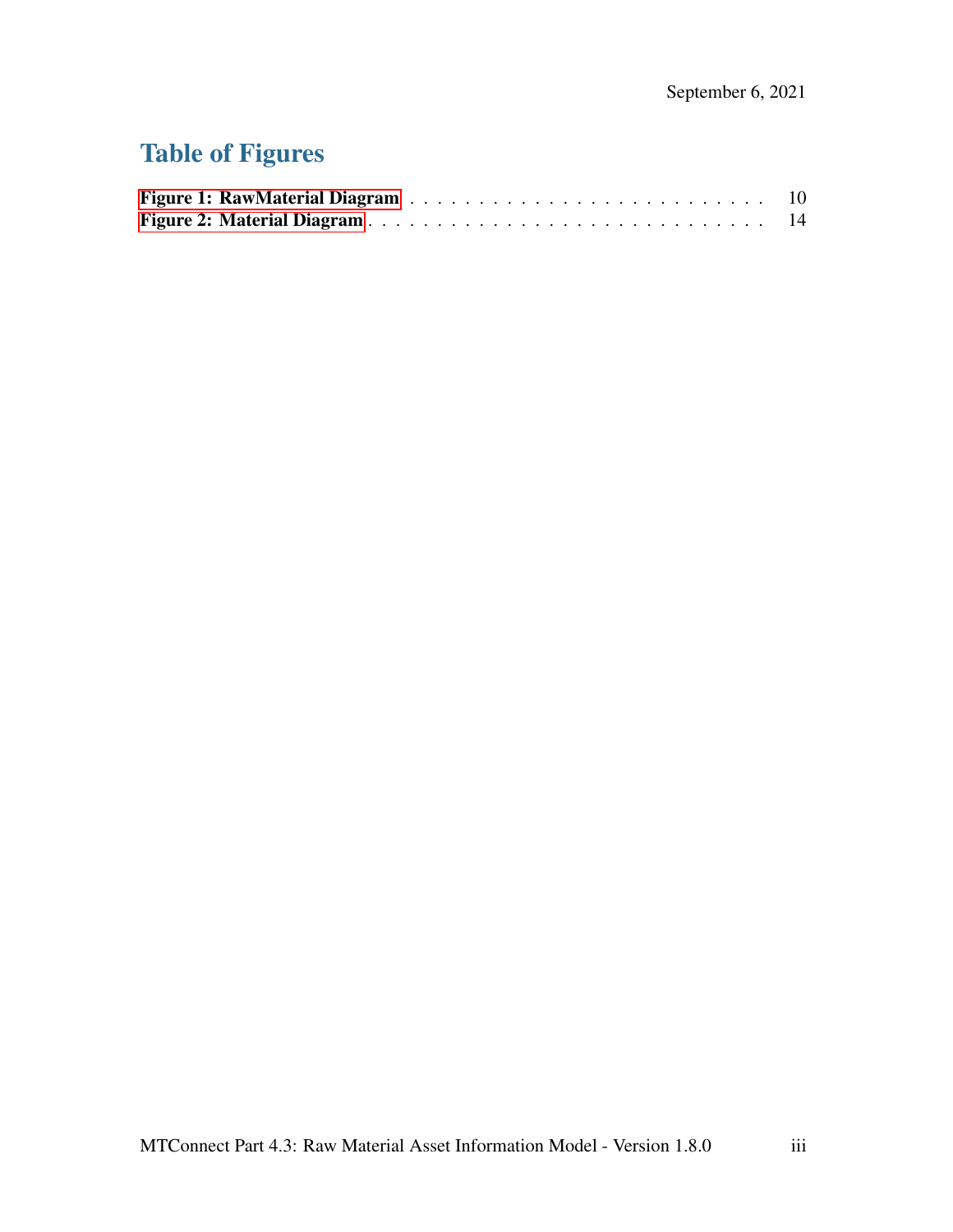## List of Tables

<span id="page-4-0"></span>

| Table 3: Attributes for Material enterpresent resources in the set of the 14 |  |
|------------------------------------------------------------------------------|--|
|                                                                              |  |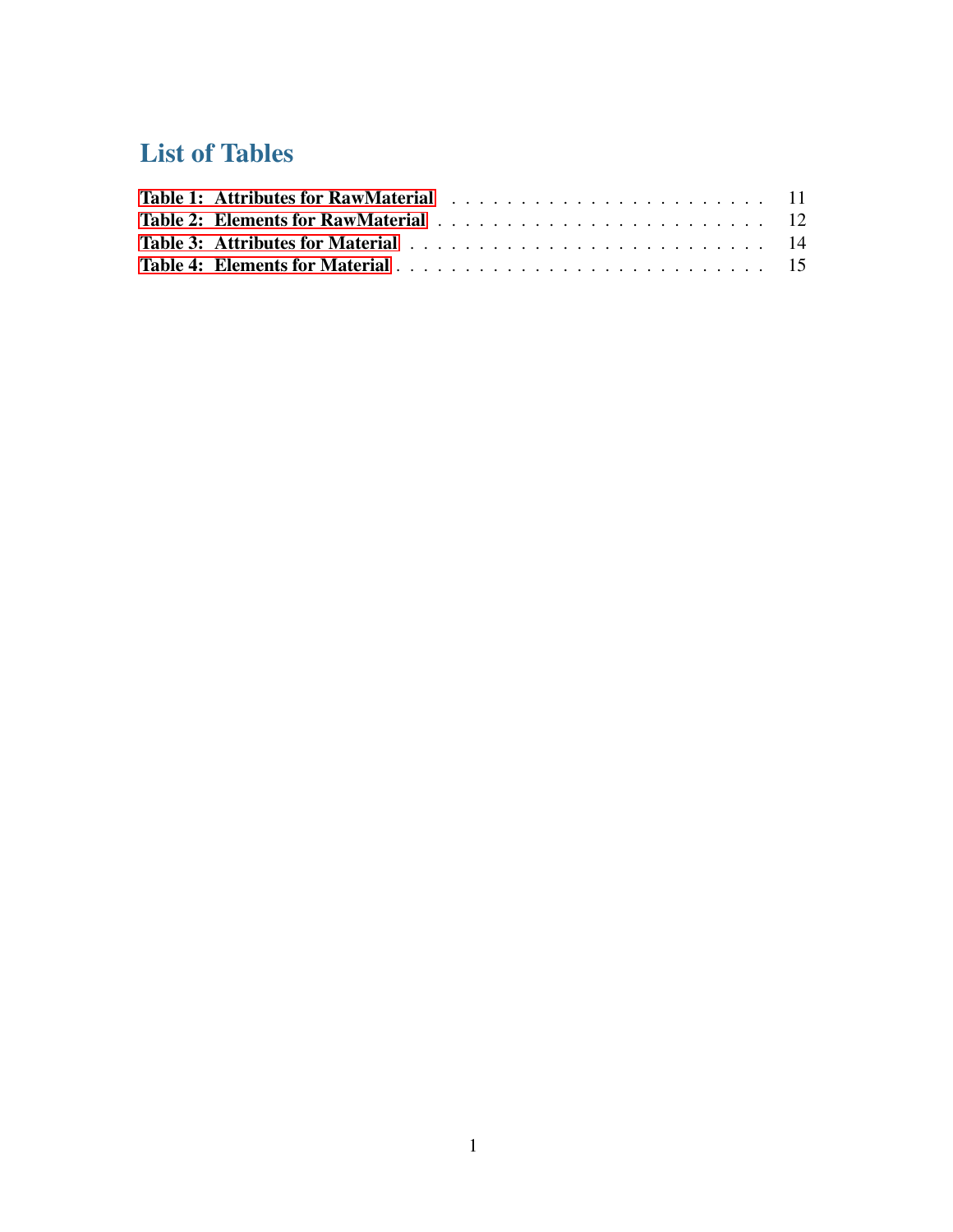## 1 Purpose of This Document

- This document, *MTConnect Standard: Part 4.3 Raw Material Asset Information Model*
- of the MTConnect Standard, establishes the rules and terminology to be used by designers
- to describe the function and operation of *[raw material](#page-9-0)* used within manufacturing and to
- define the data that is provided by an *[Agent](#page-6-1)* from a piece of equipment.
- The data associated with these *[raw material](#page-9-0)* will be retrieved from multiple sources that
- <span id="page-5-0"></span>are responsible for providing their knowledge of an *[MTConnect Asset](#page-8-0)*.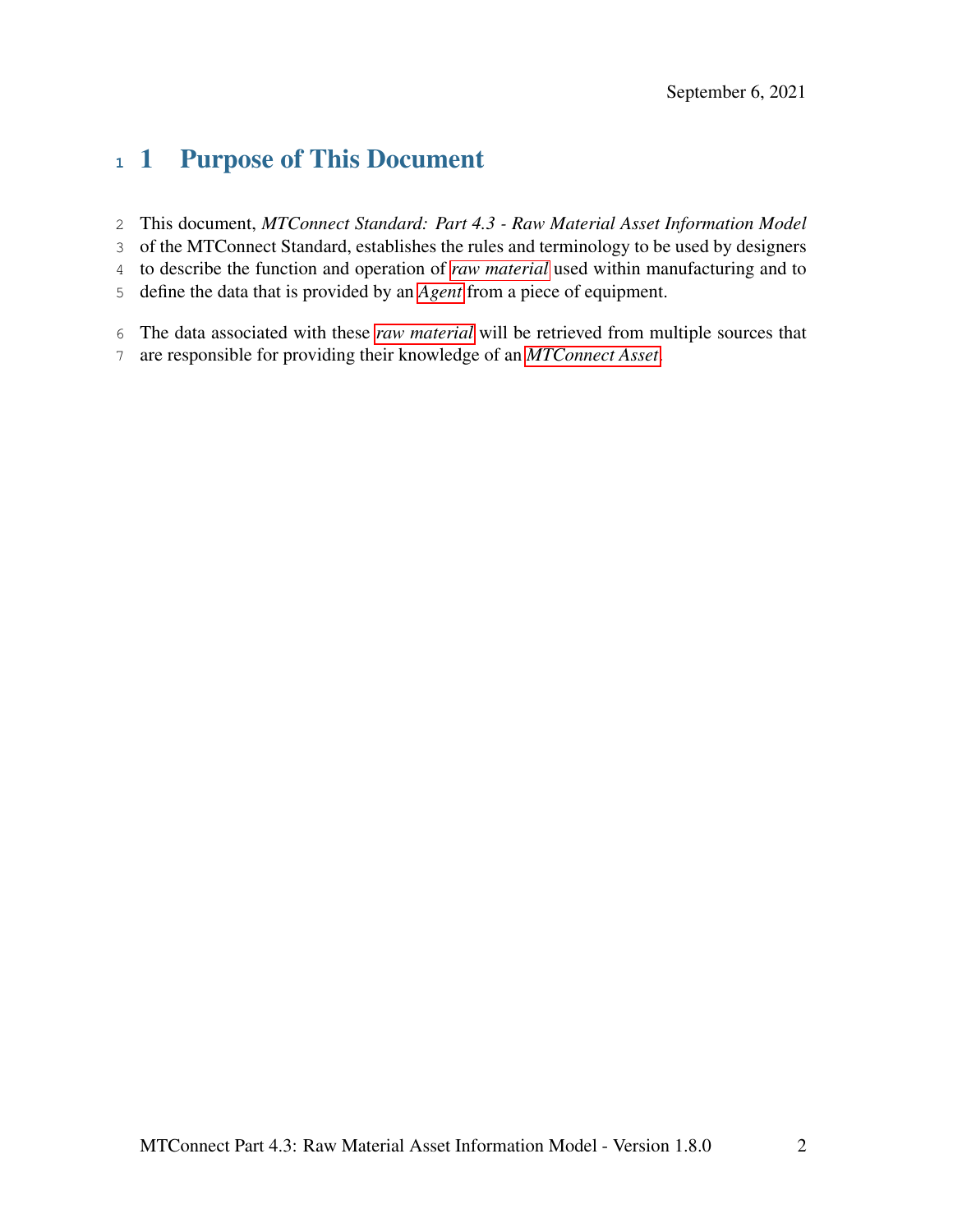## 2 Terminology and Conventions

Refer to Section 2 of *MTConnect Standard Part 1.0 - Overview and Fundamentals* for a

dictionary of terms, reserved language, and document conventions used in the MTConnect

<span id="page-6-0"></span>Standard.

#### 2.1 Glossary

#### <span id="page-6-1"></span>*Agent*

<span id="page-6-3"></span>

| 14 | Refers to an MTConnect Agent.                                                            |
|----|------------------------------------------------------------------------------------------|
| 15 | Software that collects data published from one or more piece(s) of equipment, orga-      |
| 16 | nizes that data in a structured manner, and responds to requests for data from client    |
| 17 | software systems by providing a structured response in the form of a Response Doc-       |
| 18 | ument that is constructed using the <i>semantic data models</i> defined in the Standard. |
| 19 | Appears in the documents in the following form: Agent.                                   |
| 20 | Asset                                                                                    |
| 21 | item, thing or entity that has potential or actual value to an organization Ref:ISO      |
| 22 | 55000:2014(en)                                                                           |
| 23 | Note 1 to entry: Value can be tangible or intangible, financial or non-financial,        |
| 24 | and includes consideration of risks and liabilities. It can be positive or negative      |
| 25 | at different stages of the asset life.                                                   |
| 26 | Note 2 to entry: Physical assets usually refer to equipment, inventory and prop-         |
| 27 | erties owned by the organization. Physical assets are the opposite of intangible         |
| 28 | assets, which are non-physical assets such as leases, brands, digital assets, use        |
| 29 | rights, licences, intellectual property rights, reputation or agreements.                |
| 30 | Note 3 to entry: A grouping of assets referred to as an asset system could also          |
| 31 | be considered as an asset.                                                               |
| 32 |                                                                                          |
|    |                                                                                          |
|    |                                                                                          |

#### <span id="page-6-2"></span>*Child Element*

- A portion of a data modeling structure that illustrates the relationship between an element and the higher-level *[Parent Element](#page-9-1)* within which it is contained.
- Appears in the documents in the following form: *[Child Element](#page-6-2)*.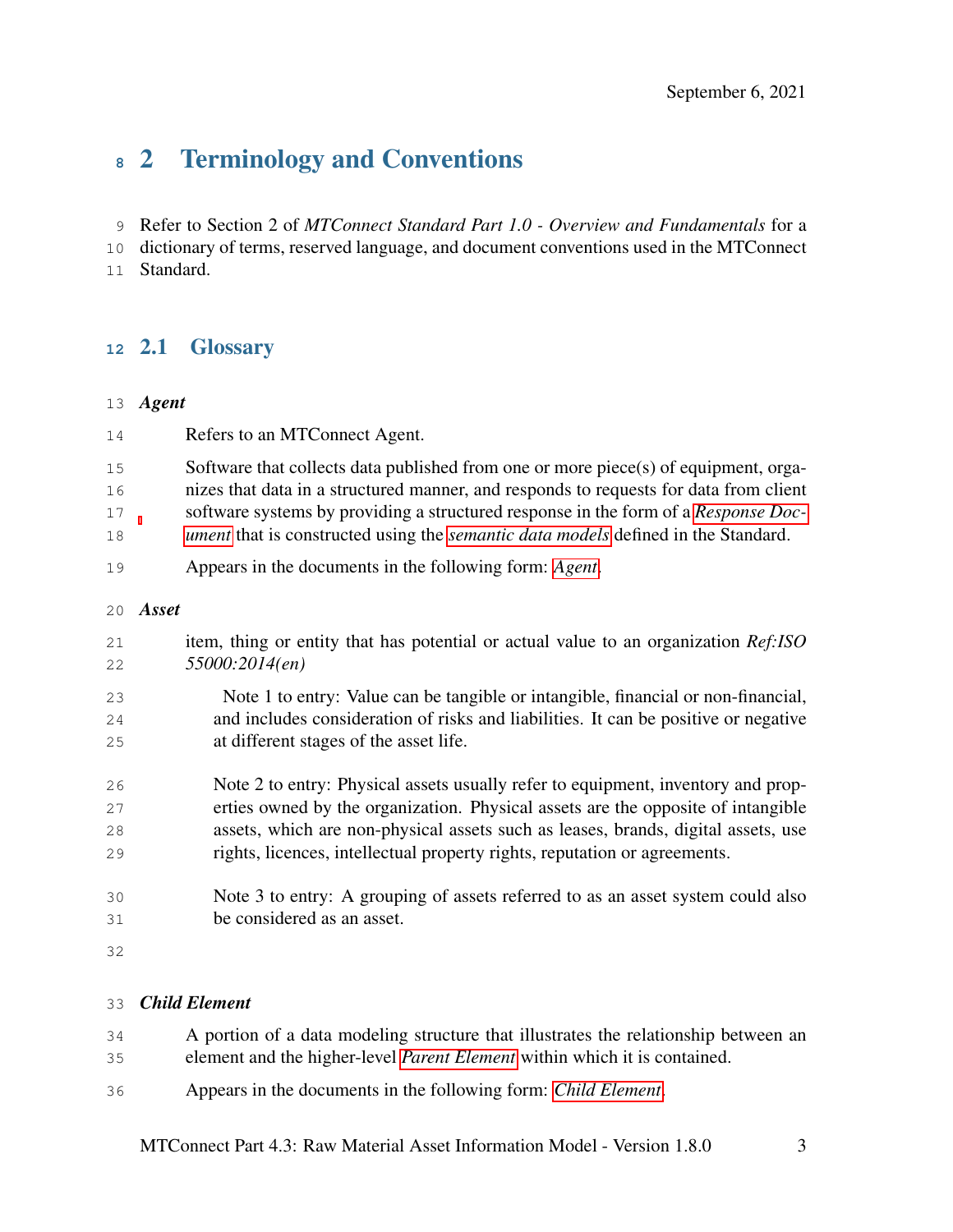#### <span id="page-7-0"></span>*Component*

| 38 | General meaning:                                                                             |
|----|----------------------------------------------------------------------------------------------|
| 39 | A <i>Structural Element</i> that represents a physical or logical part or subpart of a piece |
| 40 | of equipment.                                                                                |
| 41 | Appears in the documents in the following form: <i>Component</i> .                           |
| 42 | Used in <i>Information Models</i> :                                                          |
| 43 | A data modeling element used to organize the data being retrieved from a piece of            |
| 44 | equipment.                                                                                   |
|    |                                                                                              |
| 45 | • When used as an XML container to organize Lower Level Component ele-                       |
| 46 | ments.                                                                                       |
| 47 | Appears in the documents in the following form: Components.                                  |
| 48 | • When used as an abstract XML element. Component is replaced in a data                      |
| 49 | model by a type of <i>Component</i> element. Component is also an XML con-                   |
| 50 | tainer used to organize Lower Level Component elements, Data Entities, or                    |
| 51 | both.                                                                                        |
| 52 | Appears in the documents in the following form: Component.                                   |

#### <span id="page-7-2"></span>*Current Request*

 A *[Current Request](#page-7-2)* is a *[Request](#page-9-2)* to an *[Agent](#page-6-1)* to produce an *[MTConnectStreams Re-](#page-9-3)[sponse Document](#page-9-3)* containing the *[Observations Information Model](#page-9-4)* for a snapshot of

the latest *[observations](#page-9-5)* at the moment of the *[Request](#page-9-2)* or at a given *[sequence number](#page-10-3)*.

#### <span id="page-7-1"></span>*Data Entity*

 A primary data modeling element that represents all elements that either describe data items that may be reported by an *[Agent](#page-6-1)* or the data items that contain the actual data published by an *[Agent](#page-6-1)*.

Appears in the documents in the following form: *[Data Entity](#page-7-1)*.

#### <span id="page-7-3"></span>*Devices Information Model*

- A set of rules and terms that describes the physical and logical configuration for a piece of equipment and the data that may be reported by that equipment.
- Appears in the documents in the following form: *[Devices Information Model](#page-7-3)*.

#### <span id="page-7-4"></span>*Equipment Metadata*

See *[Metadata](#page-8-3)*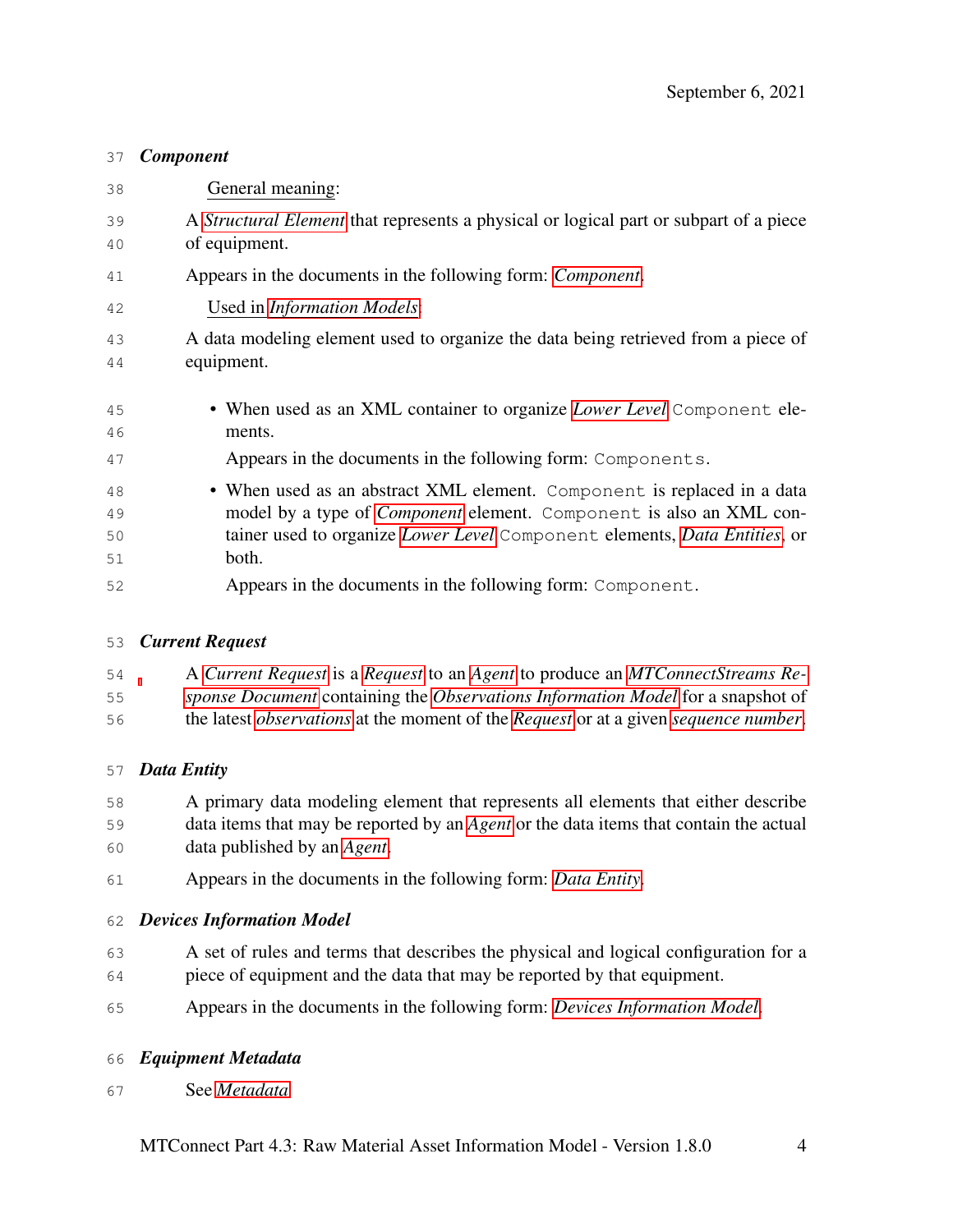#### <span id="page-8-1"></span>*Information Model*

- The rules, relationships, and terminology that are used to define how information is structured.
- For example, an information model is used to define the structure for each *MTCon-*
- *nect Response Document*; the definition of each piece of information within those
- documents and the relationship between pieces of information.
- Appears in the documents in the following form: *[Information Model](#page-8-1)*.

#### <span id="page-8-2"></span>*Lower Level*

A nested element that is below a higher level element.

#### <span id="page-8-3"></span>*Metadata*

- Data that provides information about other data.
- For example, *[Equipment Metadata](#page-7-4)* defines both the *[Structural Elements](#page-10-2)* that rep-
- resent the physical and logical parts and sub-parts of each piece of equipment, the
- relationships between those parts and sub-parts, and the definitions of the *[Data En-](#page-7-1)[tities](#page-7-1)* associated with that piece of equipment.
- Appears in the documents in the following form: *[Metadata](#page-8-3)* or *[Equipment Metadata](#page-7-4)*.

#### <span id="page-8-4"></span>*MTConnect Agent*

See definition for *[Agent](#page-6-1)*.

#### <span id="page-8-0"></span>*MTConnect Asset*

- An *[MTConnect Asset](#page-8-0)* is an *[Asset](#page-6-3)* used by the manufacturing process to perform tasks.
- Note 1 to entry: An *[MTConnect Asset](#page-8-0)* relies upon an *[MTConnect Device](#page-9-6)* to provide *[observations](#page-9-5)* and information about itself and the *[MTConnect Device](#page-9-6)* revises the information to reflect changes to the *[MTConnect Asset](#page-8-0)* during their interaction. Examples of *[MTConnect Assets](#page-8-0)* are Cutting Tools, Part Information, Manufacturing Processes, Fixtures, and Files.
- Note 2 to entry: A singular assetId uniquely identifies an *[MTConnect Asset](#page-8-0)* throughout its lifecycle and is used to track and relate the *[MTConnect Asset](#page-8-0)* to other *[MTConnect Devices](#page-9-6)* and entities.
- Note 3 to entry: *[MTConnect Assets](#page-8-0)* are temporally associated with a device and can be removed from the device without damage or alteration to its primary functions.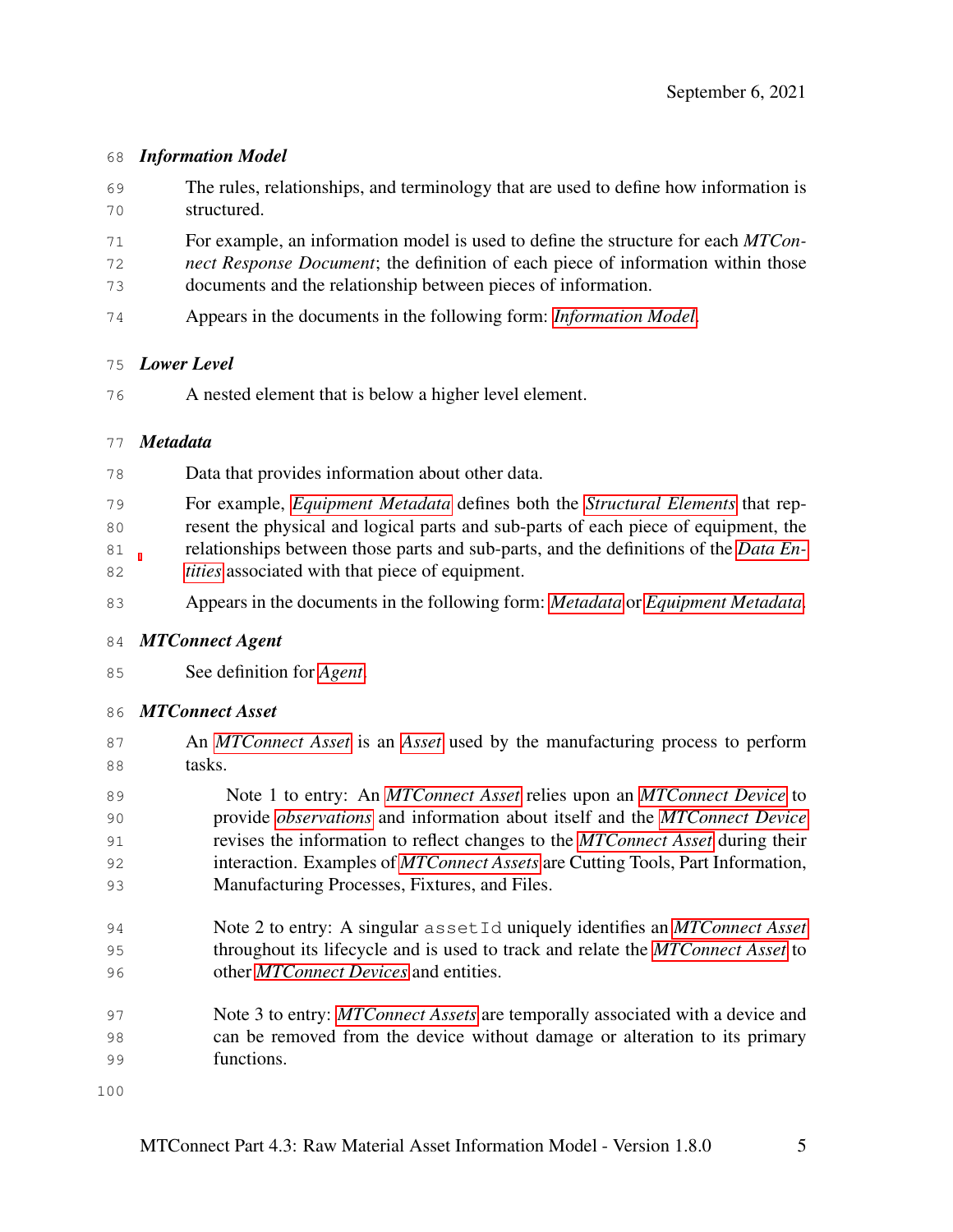#### <span id="page-9-6"></span>*MTConnect Device*

- An *[MTConnect Device](#page-9-6)* is a piece of equipment or a manufacturing system that pro-duces *[observations](#page-9-5)* about itself and/or publishes data using the *[MTConnect Infor-](#page-9-7)*
- *[mation Model](#page-9-7)*.
- <span id="page-9-7"></span>*MTConnect Information Model*
- See *[Information Model](#page-8-1)*

#### <span id="page-9-9"></span>*MTConnectDevices Response Document*

 A *[Response Document](#page-10-0)* published by an *[MTConnect Agent](#page-8-4)* in response to a *[Probe](#page-9-8) [Request](#page-9-8)*.

#### <span id="page-9-3"></span>*MTConnectStreams Response Document*

 A *[Response Document](#page-10-0)* published by an *[MTConnect Agent](#page-8-4)* in response to a *[Current](#page-7-2) [Request](#page-7-2)* or a *[Sample Request](#page-10-4)*.

#### <span id="page-9-5"></span>*observation*

The observed value of a property at a point in time.

#### <span id="page-9-4"></span>*Observations Information Model*

 An *[Information Model](#page-8-1)* that describes the *[Streaming Data](#page-10-5)* reported by a piece of equipment.

#### <span id="page-9-1"></span>*Parent Element*

- An XML element used to organize *[Lower Level](#page-8-2)* child elements that share a common relationship to the *[Parent Element](#page-9-1)*.
- Appears in the documents in the following form: *[Parent Element](#page-9-1)*.

#### <span id="page-9-8"></span>*Probe Request*

 A *[Probe Request](#page-9-8)* is a *[Request](#page-9-2)* to an *[Agent](#page-6-1)* to produce an *[MTConnectDevices Re-](#page-9-9)[sponse Document](#page-9-9)* containing the *[Devices Information Model](#page-7-3)*.

#### <span id="page-9-0"></span>*raw material*

 Crude or processed material that can be converted by manufacture, processing, or combination into a new and useful product.

#### <span id="page-9-2"></span>*Request*

- A communications method where a client software application transmits a message
- to an *[Agent](#page-6-1)*. That message instructs the *[Agent](#page-6-1)* to respond with specific information.
- Appears in the documents in the following form: *[Request](#page-9-2)*.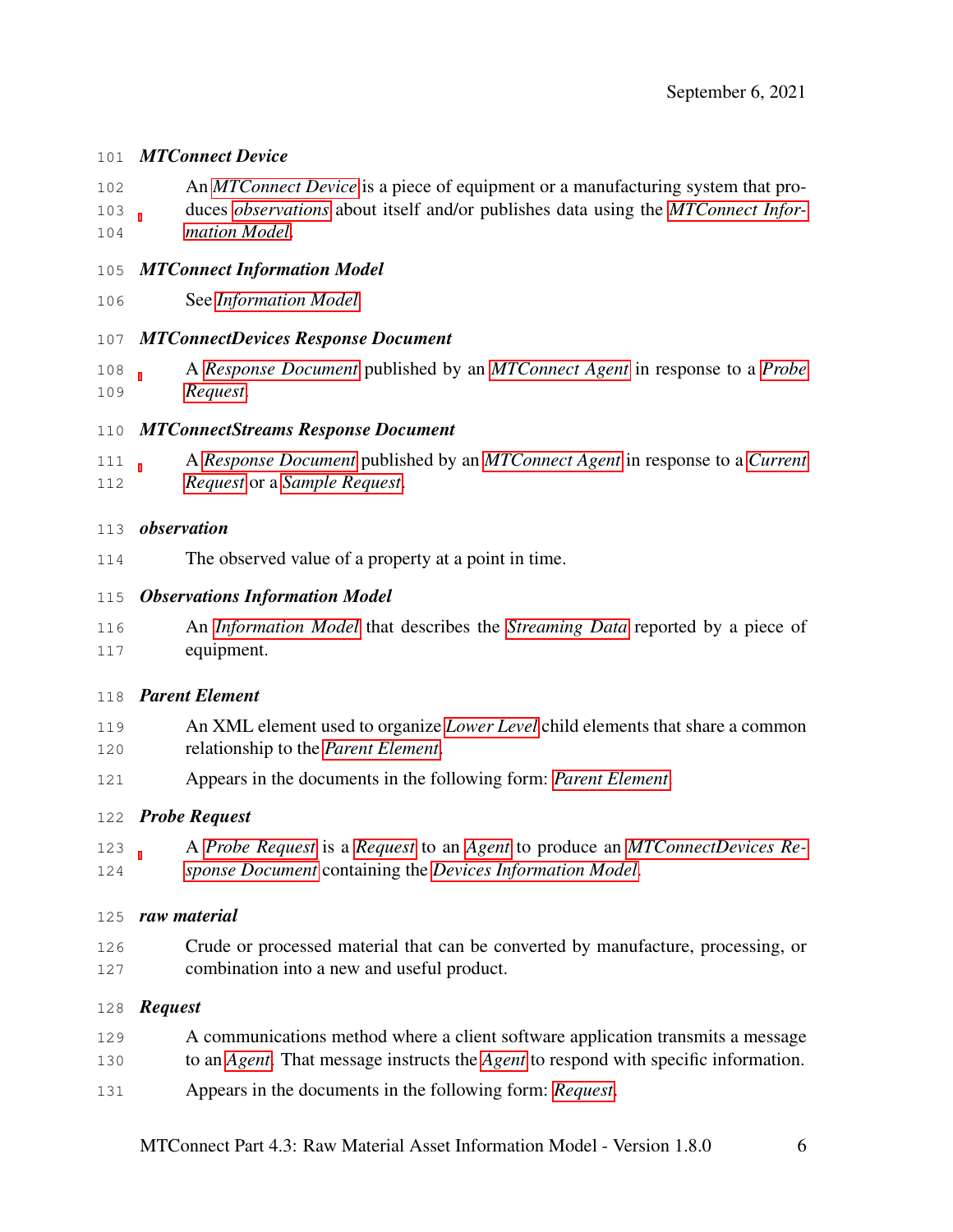#### <span id="page-10-0"></span>*Response Document*

 An electronic document published by an *[MTConnect Agent](#page-8-4)* in response to a *[Probe](#page-9-8) [Request](#page-9-8)*, *[Current Request](#page-7-2)*, *[Sample Request](#page-10-4)* or *Asset Request*.

#### <span id="page-10-4"></span>*Sample Request*

 A *[Sample Request](#page-10-4)* is a *[Request](#page-9-2)* to an *[Agent](#page-6-1)* to produce an *[MTConnectStreams Re-](#page-9-3) [sponse Document](#page-9-3)* containing the *[Observations Information Model](#page-9-4)* for a set of time-stamped *[observations](#page-9-5)* made by *[Components](#page-7-0)*.

- <span id="page-10-1"></span>*semantic data model*
- A methodology for defining the structure and meaning for data in a specific logical way.
- It provides the rules for encoding electronic information such that it can be inter-preted by a software system.
- Appears in the documents in the following form: *[semantic data model](#page-10-1)*.

#### <span id="page-10-3"></span>*sequence number*

- The primary key identifier used to manage and locate a specific piece of *[Streaming](#page-10-5) [Data](#page-10-5)* in an *[Agent](#page-6-1)*.
- *[sequence number](#page-10-3)* is a monotonically increasing number within an instance of an *[Agent](#page-6-1)*.
- Appears in the documents in the following form: *[sequence number](#page-10-3)*.

#### <span id="page-10-5"></span>*Streaming Data*

- The values published by a piece of equipment for the *[Data Entities](#page-7-1)* defined by the *[Equipment Metadata](#page-7-4)*.
- Appears in the documents in the following form: *[Streaming Data](#page-10-5)*.

#### <span id="page-10-2"></span>*Structural Element*

- General meaning:
- An XML element that organizes information that represents the physical and logical parts and sub-parts of a piece of equipment.
- Appears in the documents in the following form: *[Structural Element](#page-10-2)*.
- Used to indicate hierarchy of Components:
- When used to describe a primary physical or logical construct within a piece of equipment.
- Appears in the documents in the following form: *[Top Level](#page-11-4) [Structural Element](#page-10-2)*.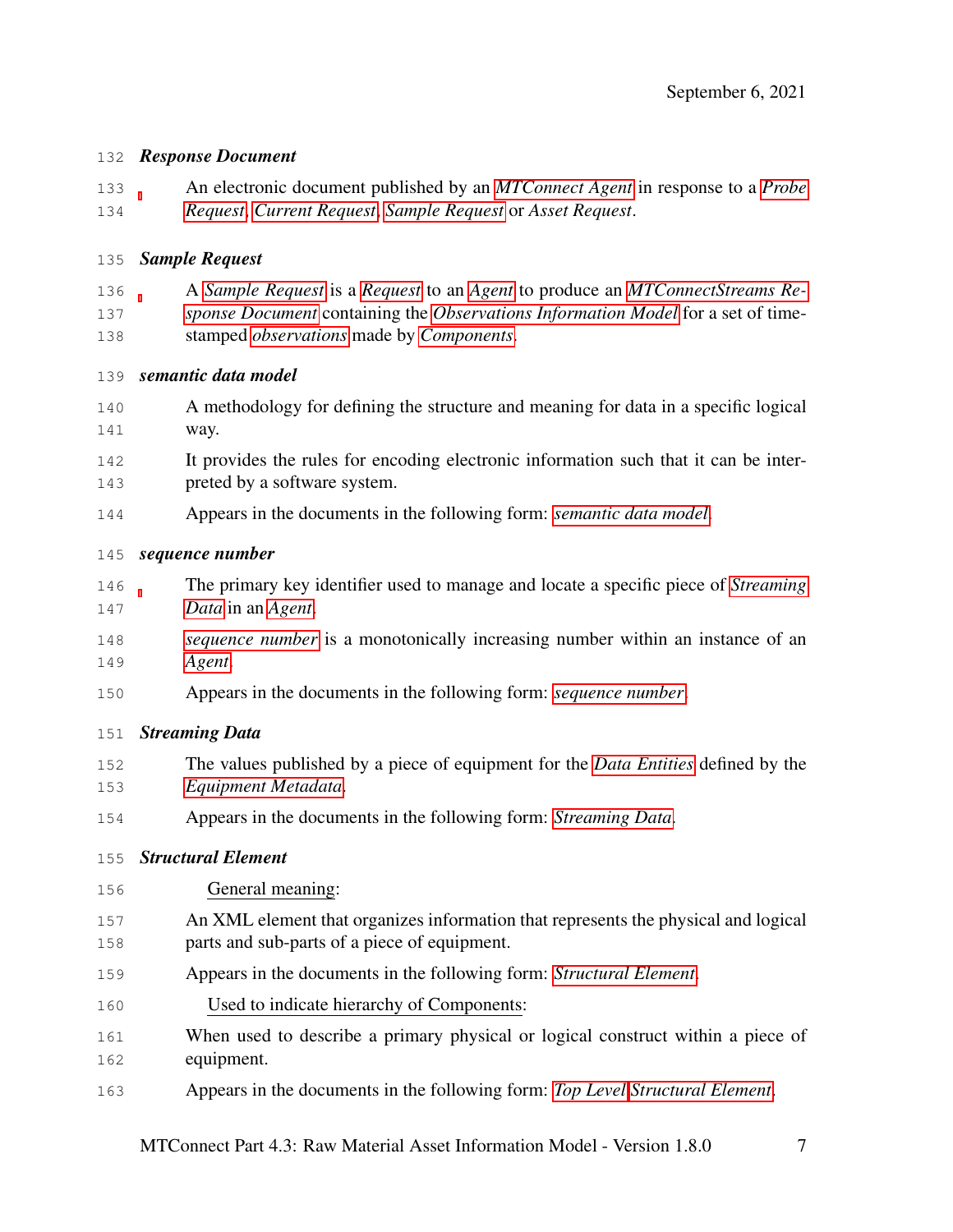- When used to indicate a *[Child Element](#page-6-2)* which provides additional detail describing
- the physical or logical structure of a *[Top Level](#page-11-4) [Structural Element](#page-10-2)*.
- Appears in the documents in the following form: *[Lower Level](#page-8-2) [Structural Element](#page-10-2)*.

#### <span id="page-11-4"></span>*Top Level*

 *[Structural Elements](#page-10-2)* that represent the most significant physical or logical functions of a piece of equipment.

#### <span id="page-11-1"></span>2.2 Acronyms

#### <span id="page-11-0"></span>*AMT*

- The Association for Manufacturing Technology
- <span id="page-11-5"></span>*ASTM*
- American Society for Testing and Materials

### <span id="page-11-2"></span>2.3 MTConnect References

<span id="page-11-3"></span>

| 177 | 176 [MTConnect Part 1.0] MTConnect Standard Part 1.0 - Overview and Fundamentals. Ver-<br>sion $1.8.0$ .                |
|-----|-------------------------------------------------------------------------------------------------------------------------|
| 179 | 178 [MTConnect Part 4.3] MTConnect Standard: Part 4.3 - Raw Material Asset Information<br><i>Model</i> . Version 1.8.0. |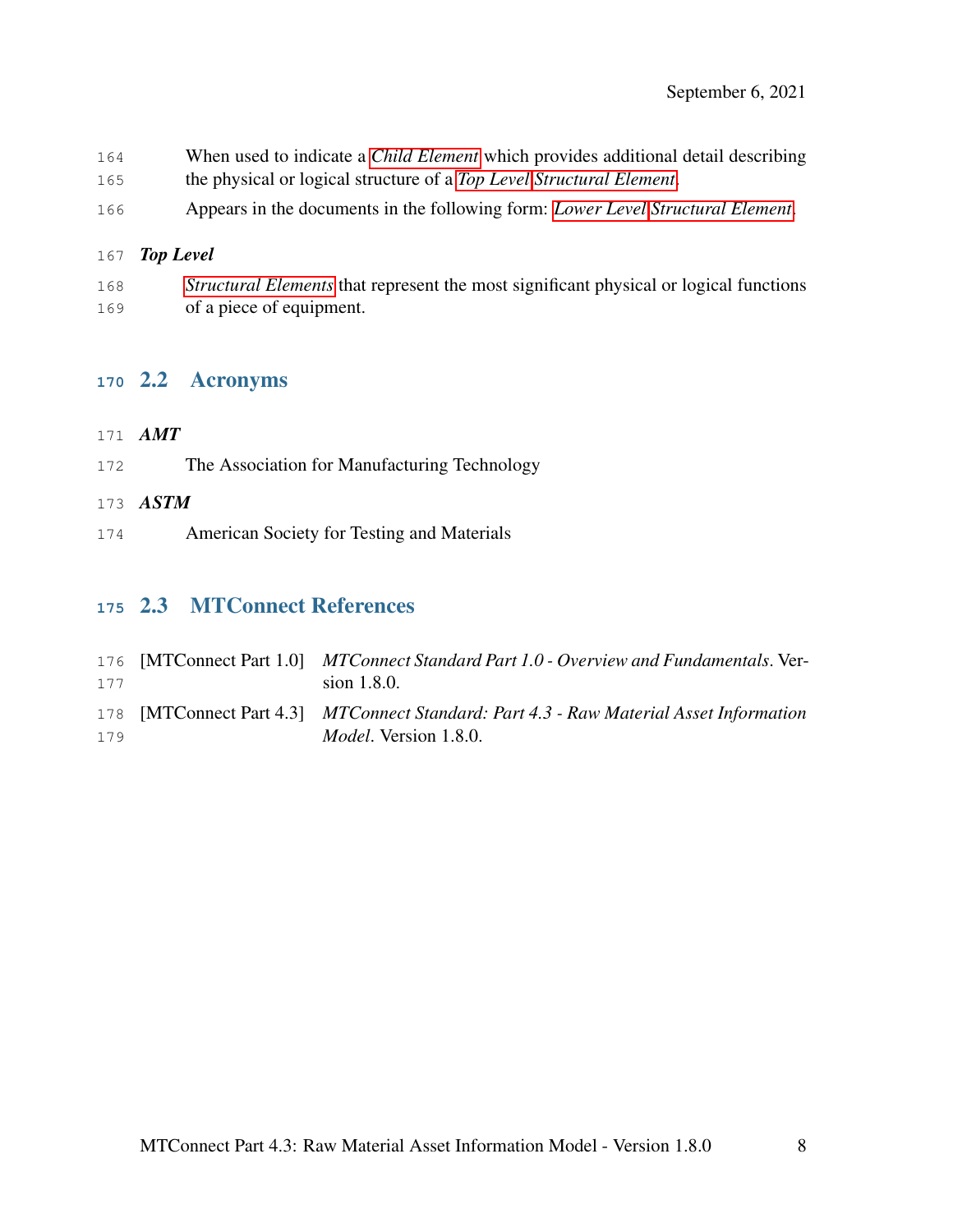## 3 Raw Material Information Model

 Raw material represents the source of material for immediate use and sources of material that may or may not be used during the manufacturing process.

The RawMaterial Asset holds the references to the content stored in the actual Raw-

<span id="page-12-0"></span> Material container or derived about the RawMaterial by the system during opera-tion.

#### 3.1 RawMaterial

RawMaterial is an Asset that represents *[raw material](#page-9-0)*.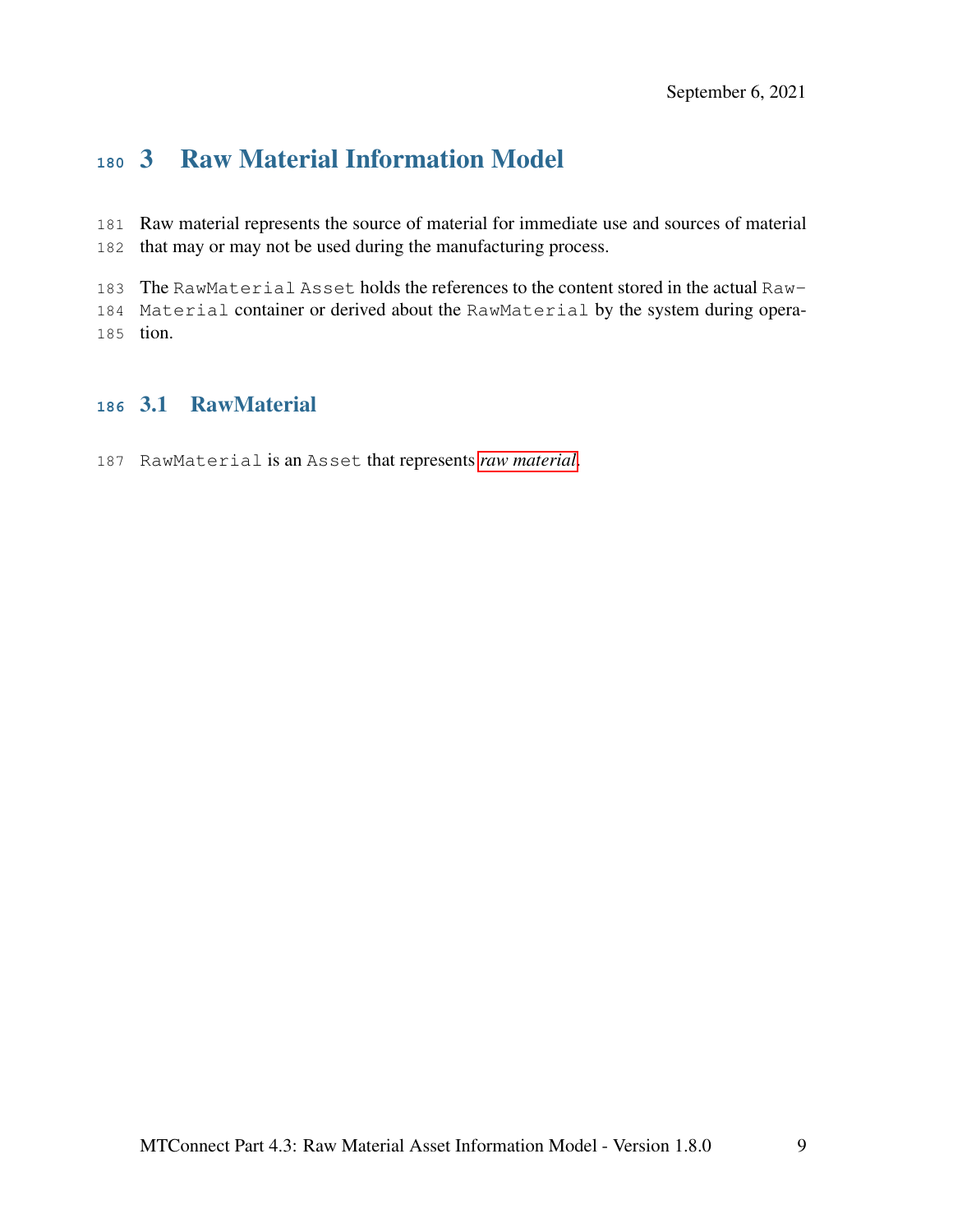<span id="page-13-0"></span>



www.altova.com

Figure 1: RawMaterial Diagram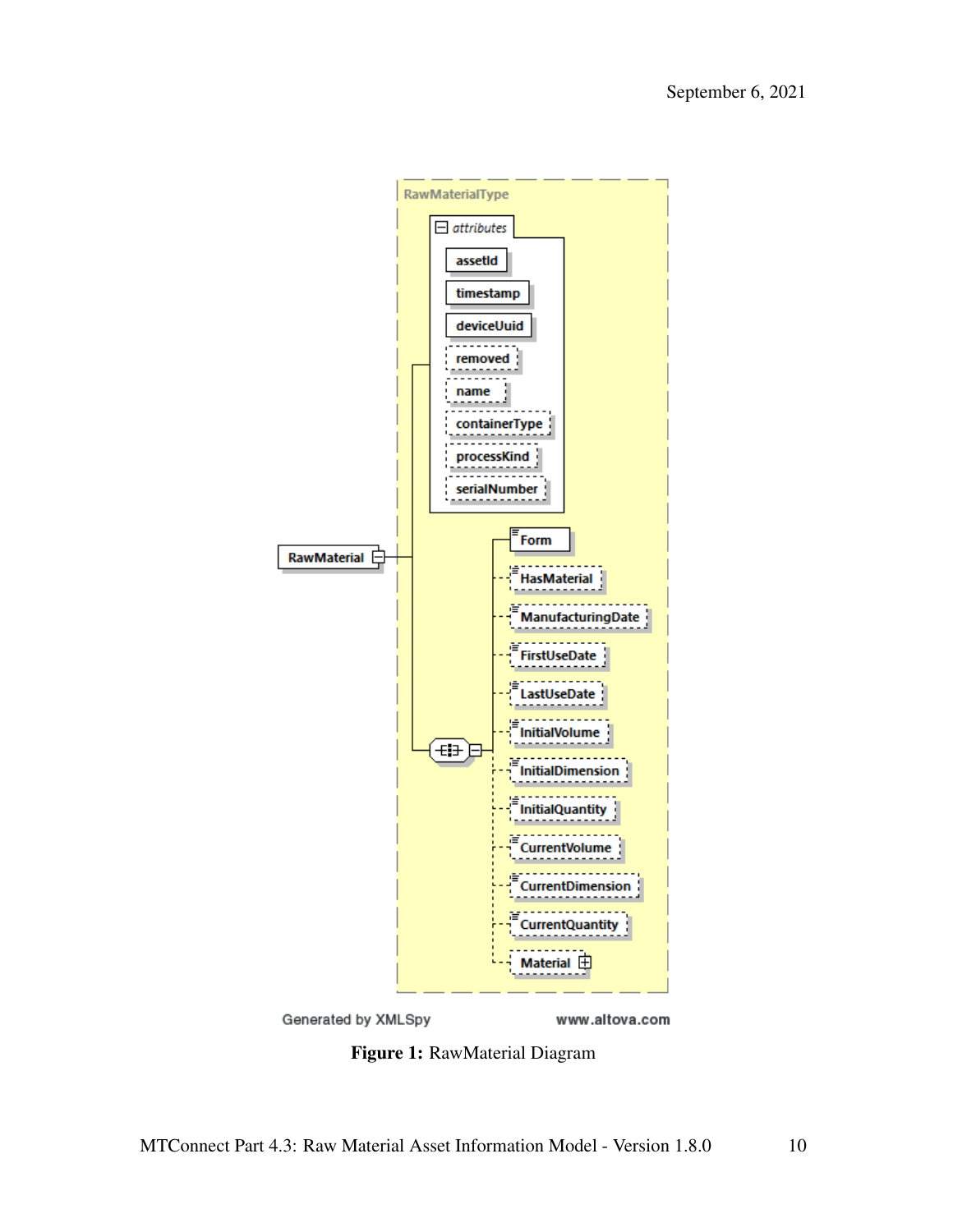#### <span id="page-14-0"></span>**<sup>188</sup>** 3.1.1 Attributes for RawMaterial

- 189 *Table [1](#page-14-2)* lists the attributes for a RawMaterial element in addition to attributes inherited
- <span id="page-14-2"></span>190 from Asset element.

| Attribute     | Description                                                                                                                                                                       | Occurrence |
|---------------|-----------------------------------------------------------------------------------------------------------------------------------------------------------------------------------|------------|
| name          | The <i>raw material</i> name. Examples:<br>Container1 and AcrylicContainer.                                                                                                       | 0.1        |
|               | The value of name <b>MUST</b> be a string.                                                                                                                                        |            |
| containerType | The type of container holding the raw material.<br>Examples: Pallet, Canister, Cartridge,<br>Tank, Bin, Roll and Spool.<br>The value of $type$ MUST be a string.                  | 0.1        |
| processKind   | The ISO process type supported by this raw<br><i>material.</i>                                                                                                                    | 0.1        |
|               | Examples include: VAT_POLYMERIZATION,<br>BINDER_JETTING,<br>MATERIAL_EXTRUSION,<br>MATERIAL_JETTING,<br>SHEET_LAMINATION,<br>POWDER_BED_FUSION, or<br>DIRECTED_ENERGY_DEPOSITION. |            |
|               | Ref: ASTM F2792-12a                                                                                                                                                               |            |
|               | The value of processId MUST be a string.                                                                                                                                          |            |
| serialNumber  | The serial number of the raw material.                                                                                                                                            | 0.1        |
|               | The value of serialNumber MUST be a<br>string.                                                                                                                                    |            |

#### Table 1: Attributes for RawMaterial

#### <span id="page-14-1"></span>**<sup>191</sup>** 3.1.2 Elements for RawMaterial

<span id="page-14-3"></span>192 *Table* [2](#page-14-3) lists the elements for a RawMaterial element.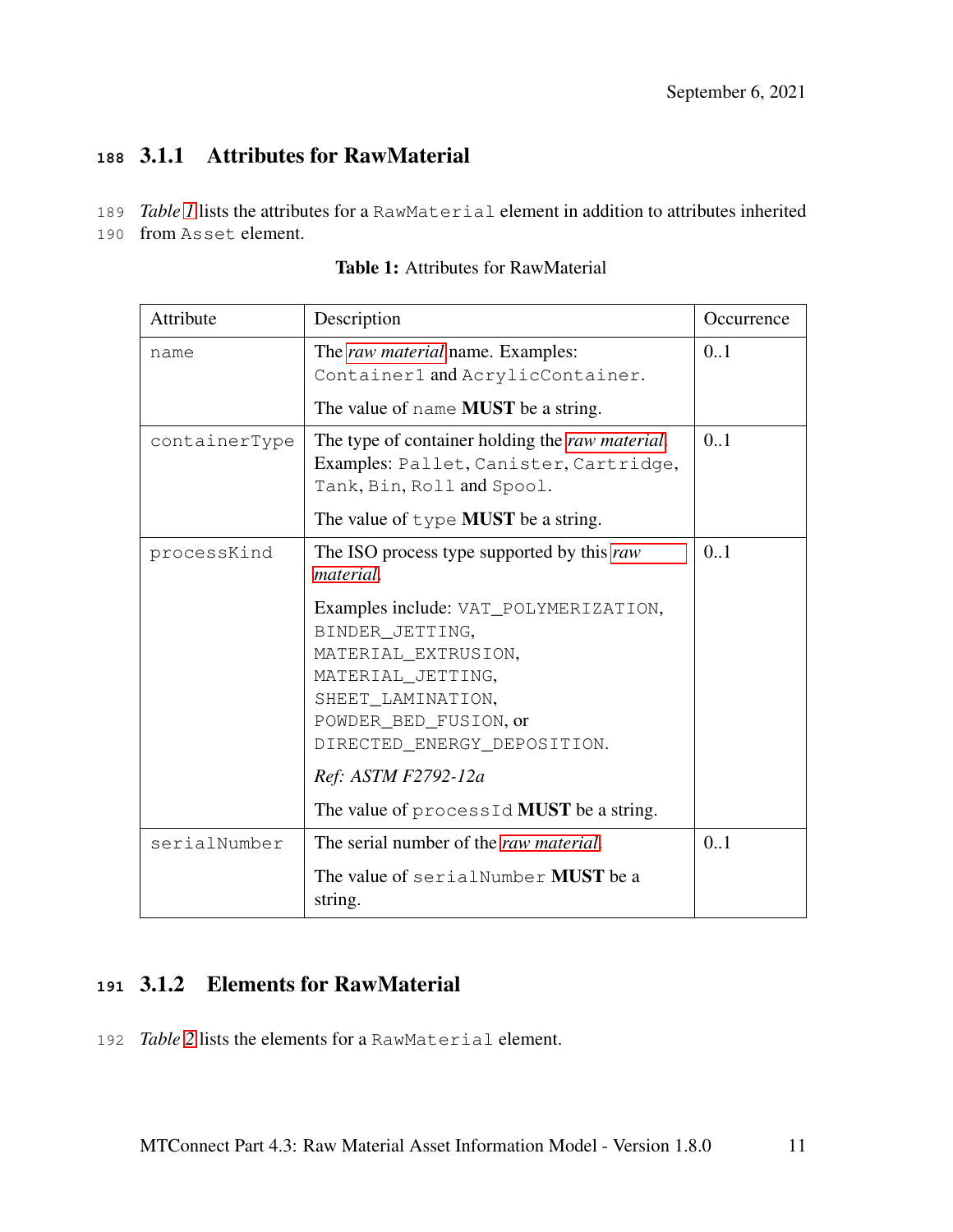| Element           | Description                                                                                | Occurrence   |
|-------------------|--------------------------------------------------------------------------------------------|--------------|
| Form              | The form of the raw material.                                                              | $\mathbf{1}$ |
|                   | The value MUST be BAR, SHEET, BLOCK,<br>CASTING, POWDER, LIQUID, GEL,<br>FILAMENT, or GAS. |              |
| HasMaterial       | Material has existing usable volume.                                                       | 0.1          |
|                   | The value of HasMaterial MUST be<br>boolean.                                               |              |
| ManufacturingDate | The date the raw material was created.                                                     | 0.1          |
|                   | The value of ManufacturingDate<br><b>MUST</b> be reported in ISO 8601 format.              |              |
| FirstUseDate      | The date raw material was first used.                                                      | 0.1          |
|                   | The value of FirstUseDate MUST be<br>reported in ISO 8601 format.                          |              |
| LastUseDate       | The date raw material was last used.                                                       | 0.1          |
|                   | The value of LastUseDate MUST be<br>reported in ISO 8601 format.                           |              |
| InitialVolume     | The amount of material initially placed in<br>raw material when manufactured.              | 0.1          |
|                   | The value of InitialVolume MUST be<br>reported in CUBIC_MILLIMETER.                        |              |
| InitialDimension  | The dimension of material initially placed in<br>raw material when manufactured.           | 0.1          |
|                   | The value of InitialDimension<br><b>MUST</b> be reported in MILLIMETER_3D.                 |              |
| InitialQuantity   | The quantity of material initially placed in<br>raw material when manufactured.            | 0.1          |
|                   | The value <b>MUST</b> be an integer.                                                       |              |

#### Table 2: Elements for RawMaterial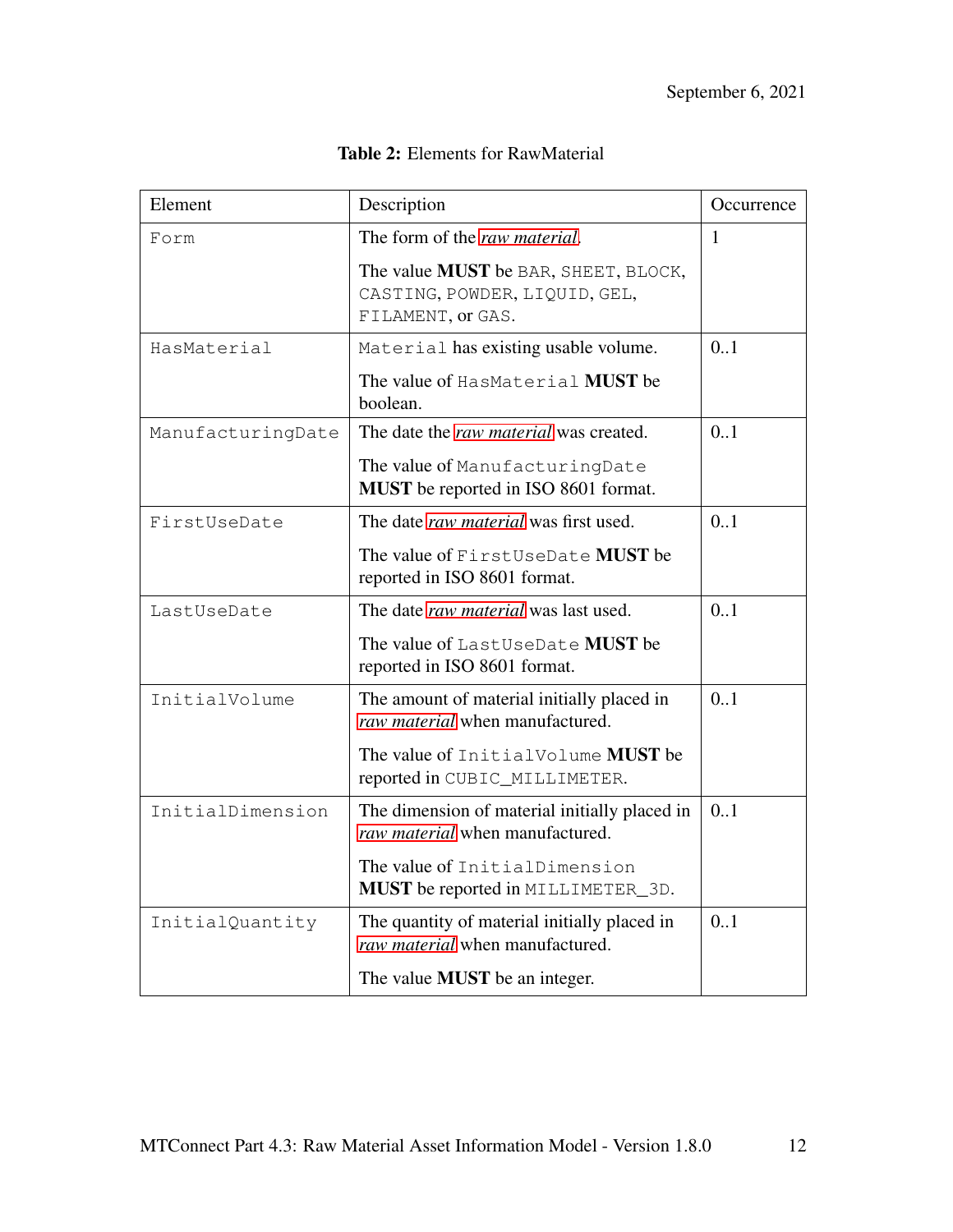| Continuation of Table 2 |                                                                                          |            |  |  |  |  |  |
|-------------------------|------------------------------------------------------------------------------------------|------------|--|--|--|--|--|
| Element                 | Description                                                                              | Occurrence |  |  |  |  |  |
| CurrentVolume           | The amount of material currently in raw<br><i>material.</i>                              | 0.1        |  |  |  |  |  |
|                         | The value of <code>CurrentVolume</code> ${\rm MUST}$ be<br>reported in CUBIC_MILLIMETER. |            |  |  |  |  |  |
| CurrentDimension        | The dimension of material currently in raw<br><i>material</i> .                          | 0.1        |  |  |  |  |  |
|                         | The value of Current Dimension<br><b>MUST</b> be reported in MILLIMETER_3D.              |            |  |  |  |  |  |
| CurrentQuantity         | The quantity of material currently in raw<br>material.                                   | 0.1        |  |  |  |  |  |
|                         | The value <b>MUST</b> be an integer.                                                     |            |  |  |  |  |  |
| Material                | Material used as the <i>raw material</i> .                                               | 0.1        |  |  |  |  |  |
|                         | See Section 3.2 - Material for details.                                                  |            |  |  |  |  |  |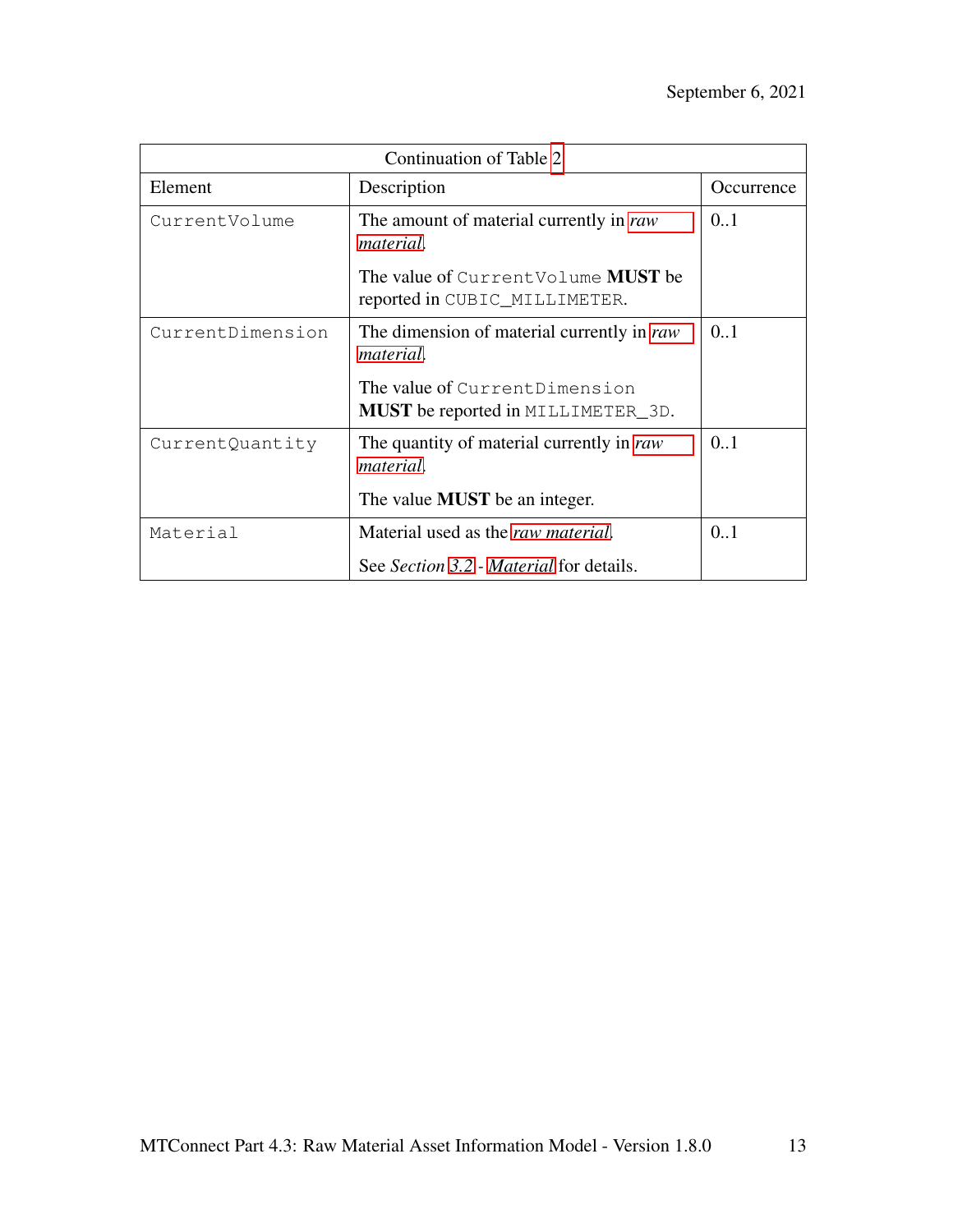#### <span id="page-17-0"></span>**<sup>193</sup>** 3.2 Material

194 Material used as the *[raw material](#page-9-0)*.

<span id="page-17-2"></span>

Figure 2: Material Diagram

#### <span id="page-17-1"></span>**<sup>195</sup>** 3.2.1 Attributes for Material

<span id="page-17-3"></span>196 *Table [3](#page-17-3)* lists the attributes for a Material element.

#### Table 3: Attributes for Material

| Attribute | Description                                                 | Occurrence |
|-----------|-------------------------------------------------------------|------------|
| id        | The unique identifier for the material.                     | 0.1        |
|           | The value for $id$ <b>MUST</b> be a string.                 |            |
| name      | The name of the material. Examples: ULTM9085, ABS,<br>4140. | 0.1        |
|           | The value for name <b>MUST</b> be a string.                 |            |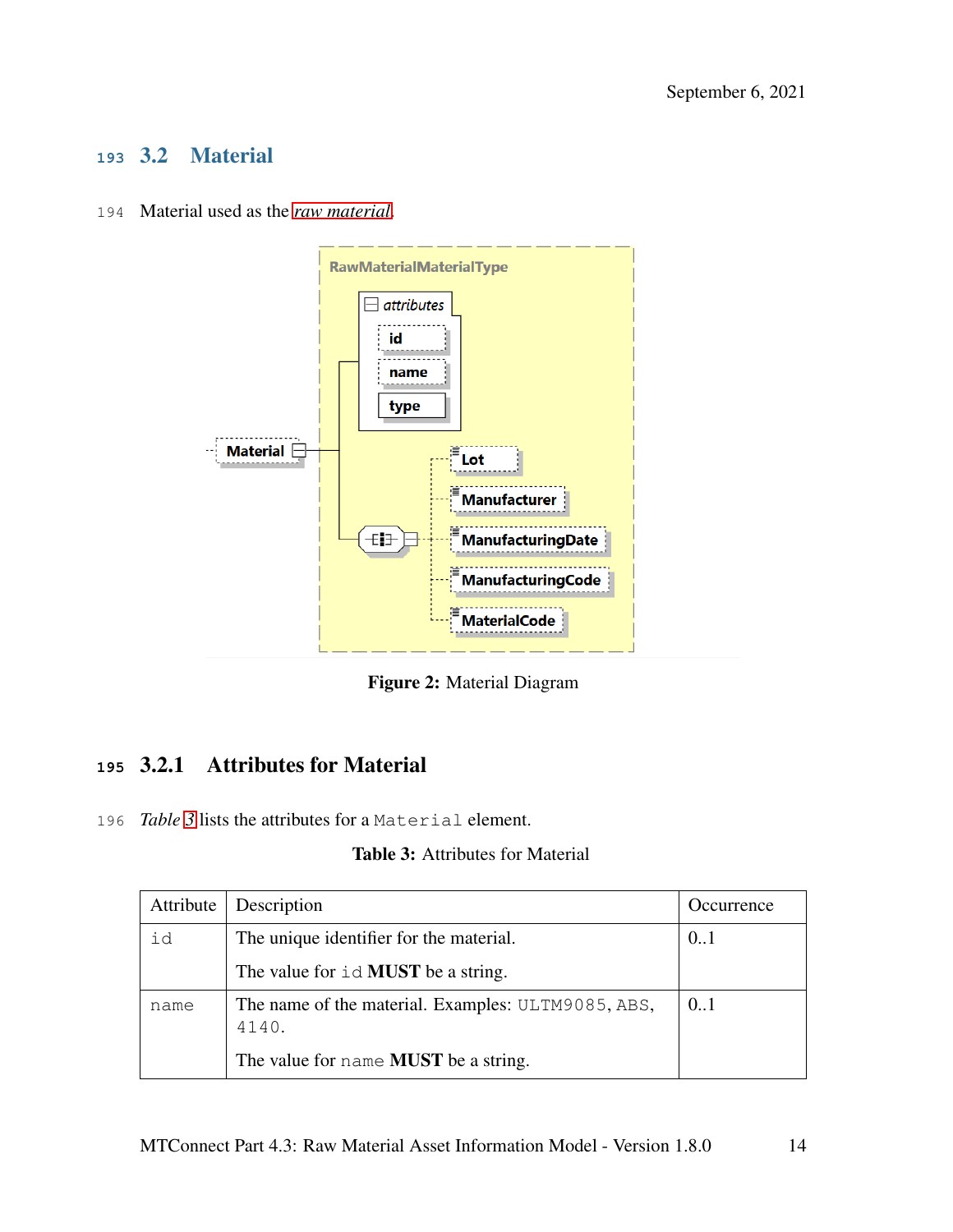|           | Continuation of Table 3                                                                     |            |  |  |  |  |  |
|-----------|---------------------------------------------------------------------------------------------|------------|--|--|--|--|--|
| Attribute | Description                                                                                 | Occurrence |  |  |  |  |  |
| type      | The type of material. Examples: Metal, Polymer,<br>Wood, 4140, Recycled, Prestine and Used. |            |  |  |  |  |  |
|           | The value for $type$ MUST be a string.                                                      |            |  |  |  |  |  |

#### <span id="page-18-0"></span>**<sup>197</sup>** 3.2.2 Elements for Material

<span id="page-18-1"></span>198 *Table [4](#page-18-1)* lists the elements for a Material element.

| Element           | Description                                                                               | Occurrence |
|-------------------|-------------------------------------------------------------------------------------------|------------|
| Lot               | The manufacturer's lot code of the material.                                              | 0.1        |
|                   | The value for $\text{Lot}$ MUST be a string.                                              |            |
| Manufacturer      | The name of the material manufacturer.                                                    | 0.1        |
|                   | The value for Manufacturer <b>MUST</b> be a<br>string.                                    |            |
| ManufacturingDate | The manufacturing date of the material from<br>the material manufacturer.                 | 0.1        |
|                   | The value for ManufacturingDate<br><b>MUST</b> be reported in ISO 8601 format.            |            |
| ManufacturingCode | The lot code of the raw feed stock for the<br>material, from the feed stock manufacturer. | 0.1        |
|                   | The value for ManufacturingCode<br><b>MUST</b> be a string.                               |            |
| MaterialCode      | The ASTM standard code that the material<br>complies with.                                | 0.1        |
|                   | The value for MaterialCode MUST be a<br>string.                                           |            |

#### Table 4: Elements for Material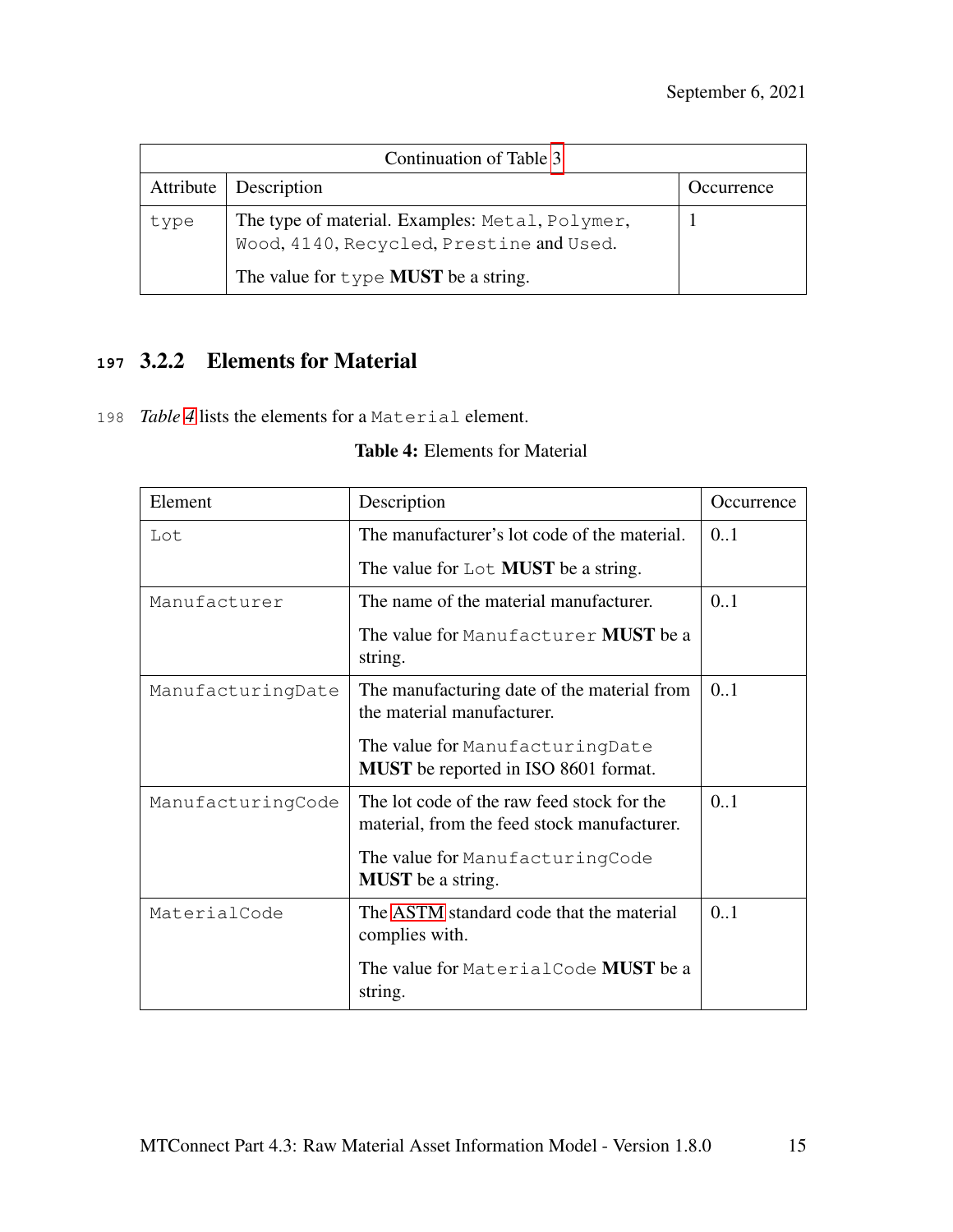## Appendices

#### <span id="page-19-0"></span>A Bibliography

Engineering Industries Association. *EIA Standard - EIA-274-D*, Interchangeable Variable,

Block Data Format for Positioning, Contouring, and Contouring/Positioning Numerically

Controlled Machines. Washington, D.C. 1979.

 ISO TC 184/SC4/WG3 N1089. *ISO/DIS 10303-238:* Industrial automation systems and integration Product data representation and exchange Part 238: Application Protocols: Ap- plication interpreted model for computerized numerical controllers. Geneva, Switzerland, 2004.

- International Organization for Standardization. *ISO 14649:* Industrial automation sys-tems and integration – Physical device control – Data model for computerized numerical
- controllers Part 10: General process data. Geneva, Switzerland, 2004.

International Organization for Standardization. *ISO 14649:* Industrial automation sys-

- tems and integration Physical device control Data model for computerized numerical
- controllers Part 11: Process data for milling. Geneva, Switzerland, 2000.
- International Organization for Standardization. *ISO 6983/1* Numerical Control of ma-

chines – Program format and definition of address words – Part 1: Data format for posi-

tioning, line and contouring control systems. Geneva, Switzerland, 1982.

Electronic Industries Association. *ANSI/EIA-494-B-1992*, 32 Bit Binary CL (BCL) and

- 7 Bit ASCII CL (ACL) Exchange Input Format for Numerically Controlled Machines.
- Washington, D.C. 1992.
- National Aerospace Standard. *Uniform Cutting Tests* NAS Series: Metal Cutting Equip-ment Specifications. Washington, D.C. 1969.
- International Organization for Standardization. *ISO 10303-11:* 1994, Industrial automa-
- tion systems and integration Product data representation and exchange Part 11: Descrip-
- tion methods: The EXPRESS language reference manual. Geneva, Switzerland, 1994.
- International Organization for Standardization. *ISO 10303-21:* 1996, Industrial automa-
- tion systems and integration Product data representation and exchange Part 21: Imple-
- mentation methods: Clear text encoding of the exchange structure. Geneva, Switzerland,
- 1996.
- H.L. Horton, F.D. Jones, and E. Oberg. *Machinery's Handbook*. Industrial Press, Inc.

MTConnect Part 4.3: Raw Material Asset Information Model - Version 1.8.0 16